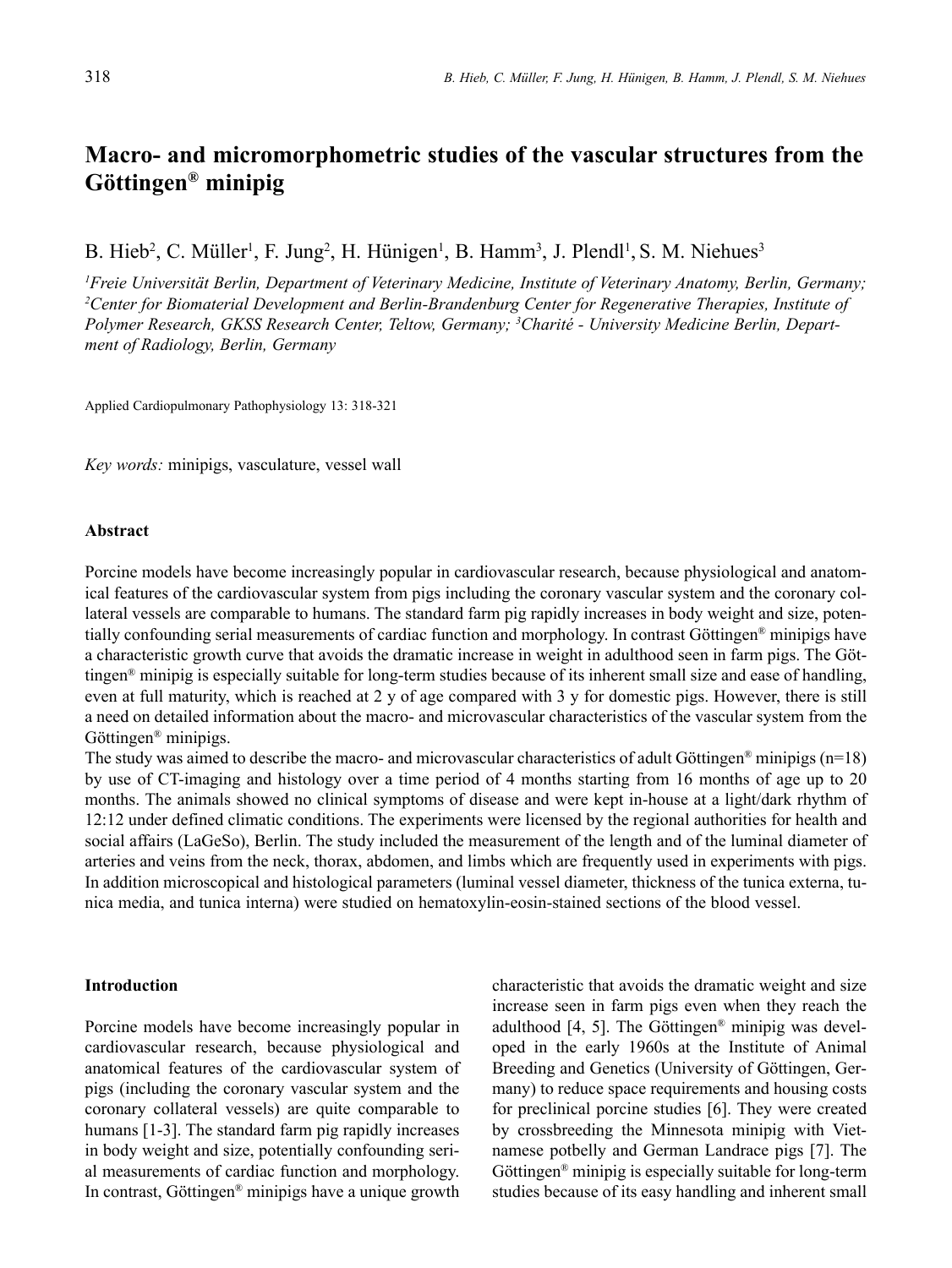size even at its full maturity, which is reached in 2 years while it takes 3 years for domestic pigs [8]. However, more detailed information about the macroand microvascular characteristics of the Göttingen® minipigs has to be elucidated to prove its scientific usefulness.

### **Materials and methods**

#### *Animals, housing and care*

In-vivo experiments approved by the regional office for health and social welfare (LaGeSo) of Berlin were performed at the Charité University Clinic, Campus Virchow (Berlin, Germany), Department of Experimental Medicine (certified by ISO 9001) using adult female pigs (n=18) from the Göttingen® Minipig (Ellegaard, Denmark). At the beginning of the test the animals were 17 months old and had a body weight of  $26.3 \pm 1.8$  kg. The animals were cared according to the guidelines of the European societies of laboratory animal sciences. Animals were housed as a group of 6, in an environmentally controlled room (12/12 light/darkrhythm, 15-24  $\degree$ C, 55 $\pm$ 10 % relative humidity).

# *Anaesthesia*

Prior to CT-imaging and tissue sampling anaesthesia was performed. One night before anaesthesia the animals were fastened, but had free access to water. The minipigs were premedicated by intramuscular (i.m.) injection of 0.5 ml atropine (Atropinum sulfuricum, 1mg/ml, Eifelfango, Germany) and anesthetized by i.m. injection of ketamine (i.m., 27 mg/kg, UrsotaminTM, 100 mg/ml, Serumwerk Bernberg, Germany), xylazine (i.m., 3.5 mg/kg, RompunTM TS, 20 mg/ml, Bayer Vital, Germany) and 3 ml azaperone (i.m., StresnilTM, 40 mg/ml, Janssen Animal Health, Germany). Additionally an electrolyte solution (IonosterilTM, Fresenius, Germany, 1000 ml) was continuously infused intravenously (i.v.).

### *Computed tomography*

The vascular structures of the pigs were studied by computed tomography (CT) analysis at an age of 17, 19 and 21 months according to figure 1. The CT scan was done in prone position on a 64-slice scanner

(LightSpeed 64®; GE Medical Systems, Milwaukee, IL, USA). The scan protocol used contrast-enhancement with automatic intravenous injection of 80 ml nonionic iodinated contrast medium (Xeneti $X^{\odot}$  350, Guerbet GmbH, Germany 350 mg/ml iodine) in each pig. The scan parameters were standardized (voltage 120 kV, maximal 500 mA with automatic mA-optimization at a noise index of 15, mean mA 490; collimated slice thickness: 64×0.625 mm; total detector width: 55 mm; rotation speed: 0.4 s; table feed per rotation: 55 mm) so the scan speed was approximately 3 s for 30 cm scan length in the z-axis. For volumetric assessment 1.25 mm images were reconstructed without overlapping. Basic image analysis was performed using Advantage Windows 4.2 (GE Medical Systems, Milwaukee, IL, USA) and AccuLite (AccuImage Diagnostics Corporation, South San Francisco, CA, USA).

## *Histology*

Histological examination was done on 5 representative arteries (elastic arteries: Aorta thoracica, Aorta abdominalis, Arteria carotis communis; muscular arteries: A. femoralis, A. renalis) and 5 representative veins (Vena cava cranialis, V. cava caudalis, V. jugularis externa, V. renalis, V. femoralis). After embedding into paraffin, cross sections of these blood vessels with a thickness of 5 µm were made and stained using hematoxylineosin. Five slides per sample were prepared and each slide was evaluated at five different fields of view. The thickness of the tunica media and the thickness of the lamina endothelialis were determined using a transmitted light microscope (AxioSkope 2 , Zeiss, Germany) and the imaging software AxioVision (Zeiss, Germany).

## *Statistics*

Data are reported as mean value  $\pm$  standard deviation for continuous variables or as selective frequency for categorical variables and analyzed by Student's t-test or the Chi square test. A p value of less than 0.05 was considered significant.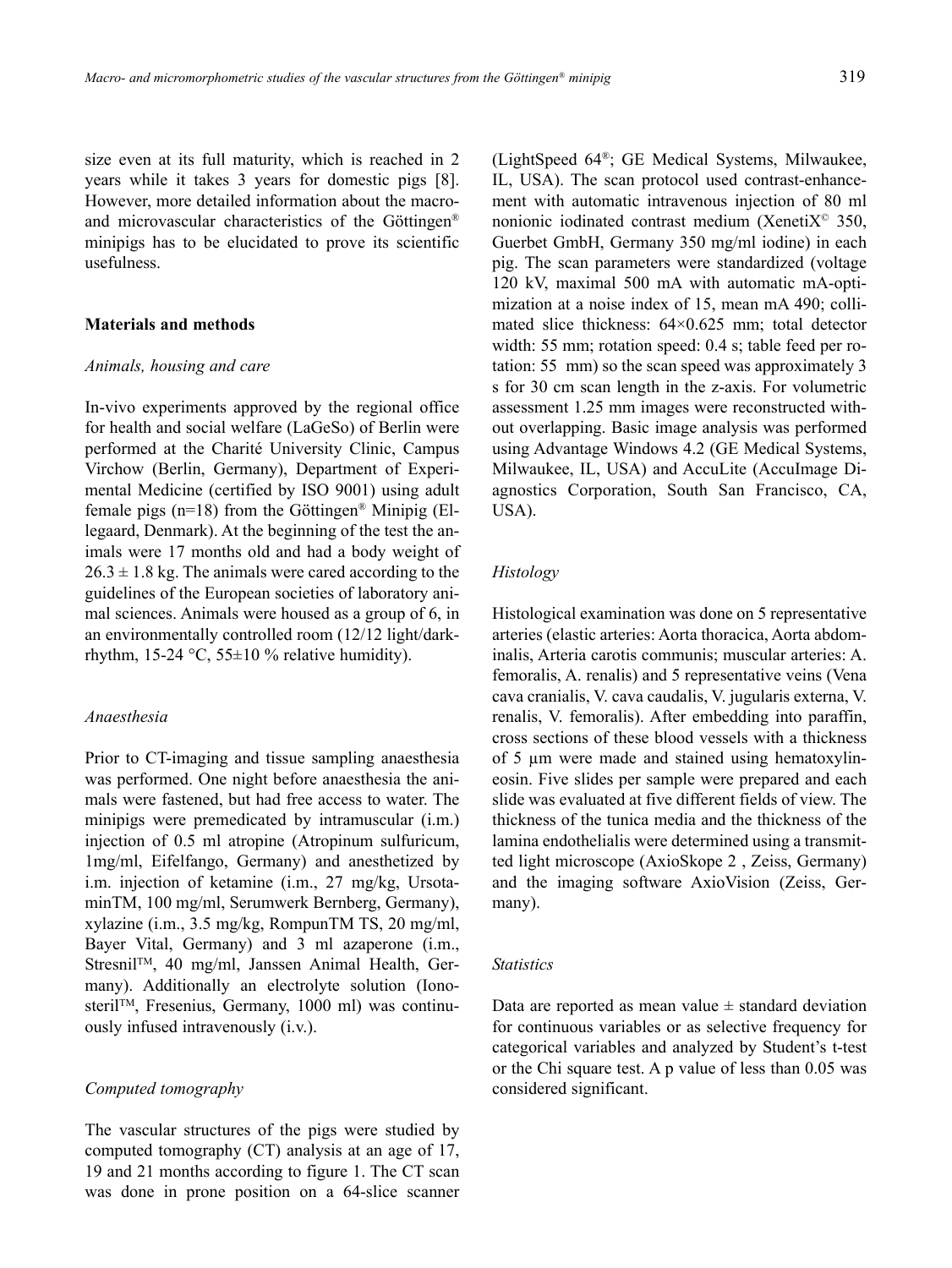# **Results**

## *Body weight*

The body weight increased from  $26.3 \pm 1.8$  kg to 33.8  $\pm$  4.7 kg (+ 28.5 %, during the time period between 17 and 21 months of age).

# *CT analysis*

Ct analysis revealed that the luminal diameter and the length of the arteries and veins did not change during the time period between 17 and 21 months of age (p<0.05, figures 2).



*Figure 1. Body weight of Göttingen® Minipigs in the age range of 17 to 21 months; (mean value ± standard deviation, n = 18)*

## *Histology*

Figure 3 shows the thickness of the tunica media and of the lamina endothelialis from arteries and veins of the animals at an age of 21 months. The thickness of the lamina endothelialis showed no significant difference between the veins and arteries.

# **Discussion**

In order to investigate the properties of implantable biomaterials a biological model is essential before establishing a clinical trial [9]. Therefore, the selection of the appropriate animal model is a major part of experimental work.

The study showed that the vasculature – luminal diameter and the length of the arteries and veins analyzed – remained constant over time in young adult Göttingen® Minipigs despite of a significant increase of the body weight  $(p<0.05)$  over 4 months (from month 17 to 21). This is in good agreement with recently published data showing that the diameters of the iliac bifurcation arteries of minipigs (Yucatan) did not change with increasing body weight [10].

In summary the results showed that the adult Göttingen® Minipig proved to be a suitable animal model for in-vivo studies which require long-term stable vascular macro- and micromorphometric parameters, such as implantation of stents, vein cuffs, heart or venous valves and vascular prostheses. The histomorphometric parameters (thickness of the tunica media



*Figure 2. Luminal diameter and length of veins and arteries of Göttingen® Minipigs (during the time period between 17 and 21 months of age); CT-based data; (mean value*  $\pm$  *standard deviation, n = 18)*